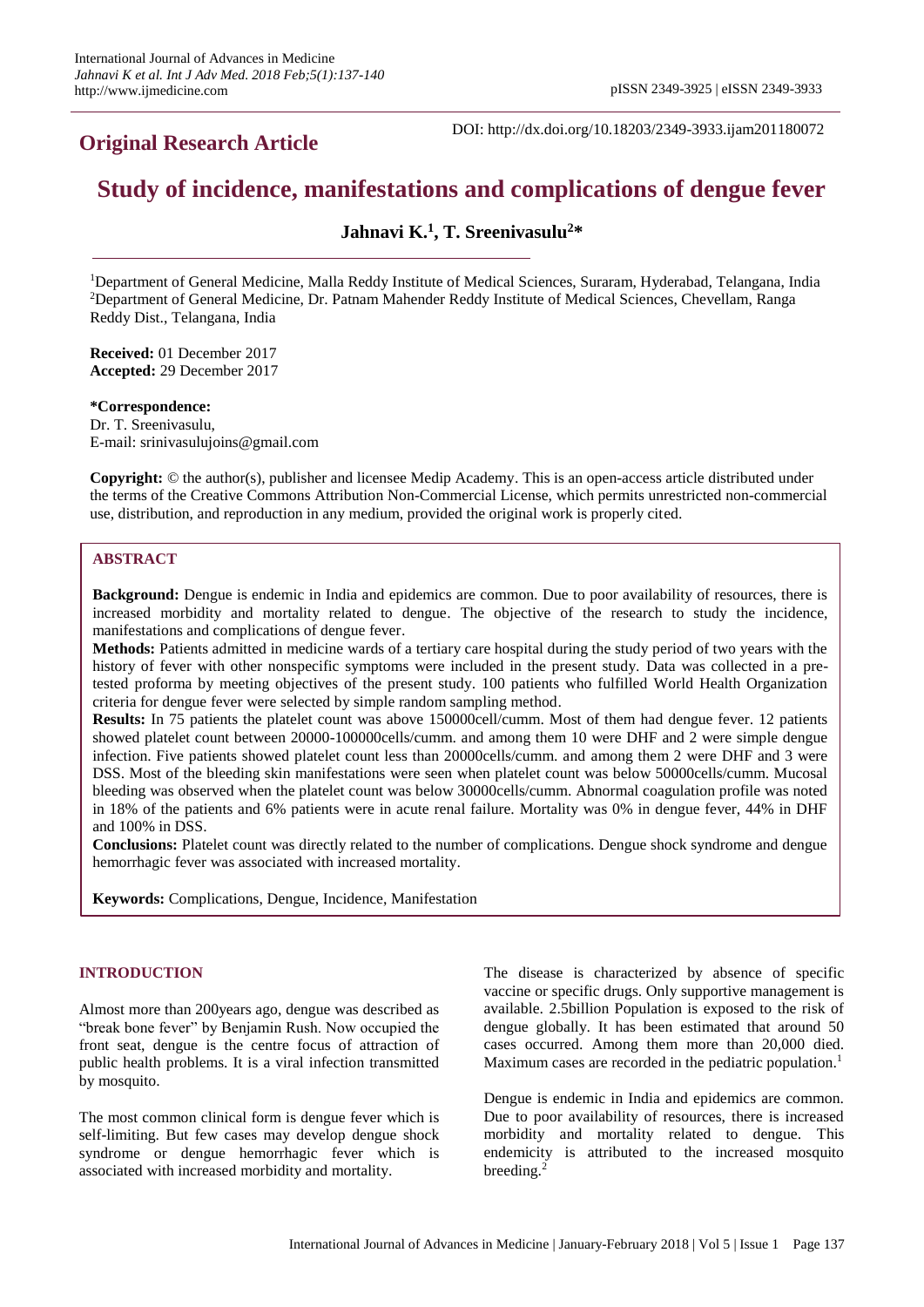Most commonly adults are affected by dengue, but the pediatric population is more vulnerable. Occurrence of myalgia, fever, hemorrhage, arthralgia, and headache are common presenting features with which the patients present to the outpatient departments of the hospital.<sup>3</sup>

Dengue fever is classical and mild and self-limiting. Platelet count falls initially but then after week's symptoms, the patient shows recovery. This classical dengue fever is due to infection by single serotype of the virus. Mixed infection by more than one serotype of the virus causes more severe form of dengue fever i.e. DHF or DSS. In recent days, the dengue virus is showing the changes in the characteristics of the virus. This is leading to the more and more number of patients having neurological complications. This may be due to complications of systemic nature resulting in stroke, encephalopathy and paralysis due to hypokalemia. This can also be attributed to affinity of the new dengue virus towards the neurons which results in meningitis, encephalitis, myelitis and Myositis. The virus may be disturbing the immune system leading to autoimmunity and resulting in the Guillaine Barre syndrome, and acute disseminated encephalomyelitis and optic neuritis.<sup>4</sup>

Most of the cases are classical dengue fever and are selflimiting. Some land into complicated forms like DSS or DHF. There is thrombocytopenia as well as the vascular permeability is increased. Due to increase in the vascular permeability, bleeding manifestations occur. Due to increased and neglected bleeding the patient may land up in the shock. With timely management in the good resource settings the mortality rate can come down to less than one percent. But in countries like India, lack of wellequipped hospitals leads to increased complications among patients are common.<sup>5</sup>

Hence present study was carried out to study incidence, manifestations and complications of dengue fever.

## **METHODS**

Patients admitted in medicine wards of a tertiary care hospital during the study period of two years with the history of fever with other non-specific symptoms were included in the present study. Data was collected in a pretested proforma by meeting objectives of the present study. 100 patients who fulfilled World Health Organization criteria for dengue fever were selected by simple random sampling method. This method of sampling is a scientific method of sampling and used in the present study. This scientific method of sampling i.e. simple random sampling ensures that the data becomes representative of the hospital population and can be applied to the whole population. The clinical history, physical findings and laboratory investigations that help in diagnosis of dengue fever were analyzed and recorded.

#### *Inclusion criteria*

Fever acute onset high degree continuous lasting for 2- 7days with associated symptoms specific to dengue fever such as headache, myalgia, retro orbital pain and arthralgia with significant elevation of IgM anti dengue antibodies by MAC-ELISA (which is internationally accepted).

Fever thrombocytopenia with hemorrhagic manifestations like petechiae, purpura, ecchymoses, epistaxis, gum bleeding, gastro intestinal bleeding and sometimes intra cerebral bleeding.

All patients were subjected to routine investigations like hemoglobin percentage, total and differential white blood cell count, erythrocyte sedimentation rate, urine routine examination, stool microscopy, random blood sugar, blood urea and serum creatinine, chest X ray, platelet count, serum electrolytes, ultra-sonography of the abdomen, liver function tests, electro cardio gram, detection of anti-dengue IgM antibodies, cerebrospinal fluid analysis and if required computed tomography scan was performed.

All data was entered in the Microsoft Excel Worksheet and analyzed using proportions. Appropriate statistical test was applied at places in the results section if required for the present study.

## **RESULTS**

**Table 1: Distribution of cases based on platelet count.**

| <b>Platelet count</b> | <b>Frequency</b>         | $\frac{0}{0}$               | <b>Cumulative</b><br>percentage |
|-----------------------|--------------------------|-----------------------------|---------------------------------|
| < 10000               | $\mathfrak{D}$           | $\mathcal{D}_{\mathcal{L}}$ | $\mathcal{D}_{\mathcal{L}}$     |
| 10000-20000           | 3                        | 3                           | 5                               |
| 20000-30000           | 9                        | 9                           | 14                              |
| 30000-40000           | 2                        | 2                           | 16                              |
| 90000-100000          | 1                        | 1                           | 17                              |
| 110000-120000         |                          |                             | 18                              |
| 120000-130000         | $\mathfrak{D}$           | $\mathcal{D}_{\mathcal{L}}$ | 20                              |
| 130000-140000         | 1                        |                             | 21                              |
| 140000-150000         | $\overline{\mathcal{A}}$ | 4                           | 25                              |
| >150000               | 75                       | 75                          | 100                             |
| Total                 | 100                      | 100                         |                                 |

75 among 100 cases of dengue infections, in 75 patients the platelet count was above 150000cell/cumm. Most of them had dengue fever. 12 patients showed platelet count between 20000-100000cells/cumm. and among them 10 were dengue hemorrhagic fever and 2 were simple dengue infection. Five patients showed platelet count less than 20000cells/cumm. and among them 2 were dengue hemorrhagic fever and 3 were dengue shock syndrome.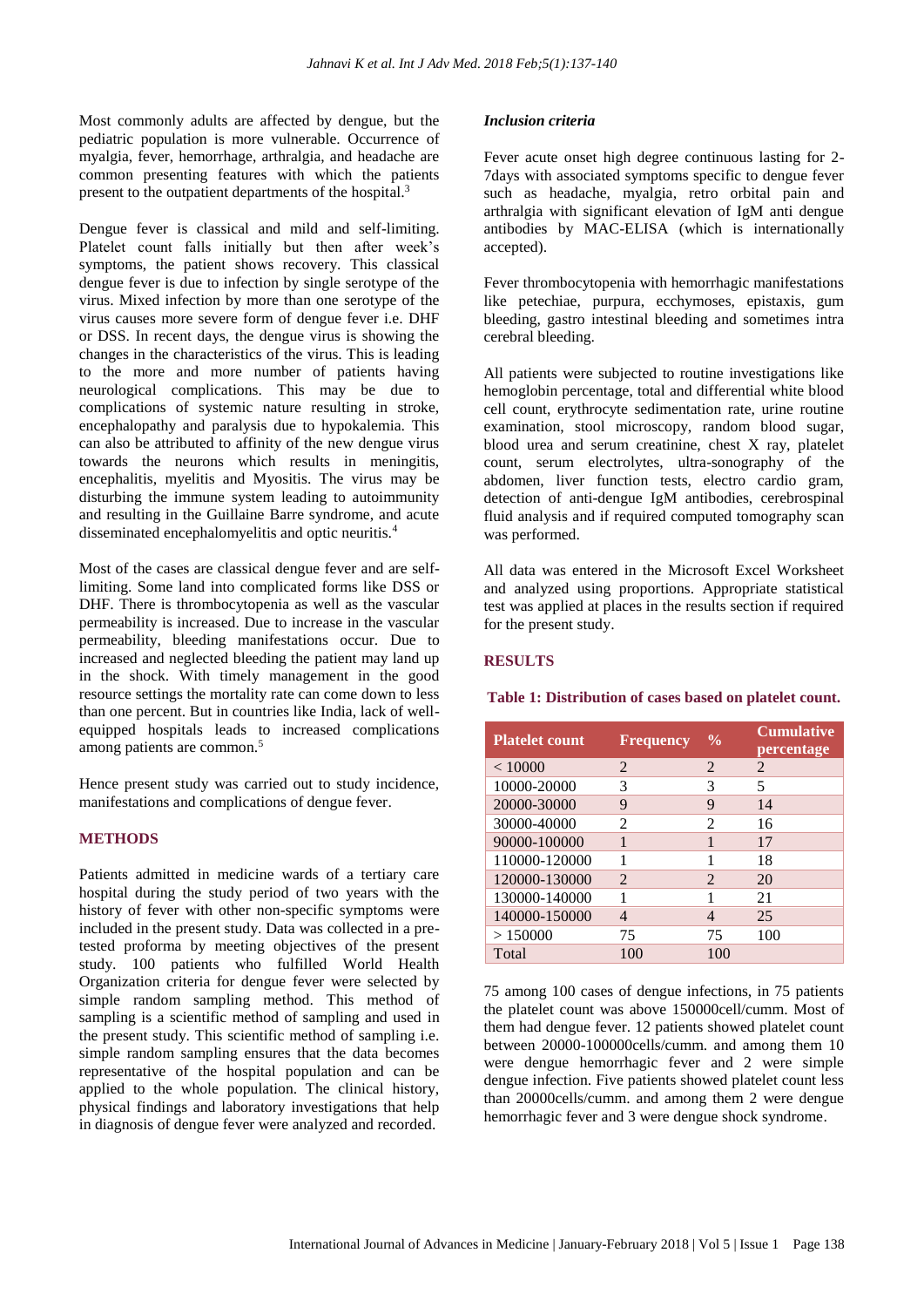| Platelet count | Purpura |          | <b>Petechiae Ecchymoses Epistaxis</b> | Gum<br>bleeding | Hematemesis Malena Hematuria |  |
|----------------|---------|----------|---------------------------------------|-----------------|------------------------------|--|
| < 10000        |         | 6        |                                       | n               |                              |  |
| 10000-20000    |         |          |                                       |                 |                              |  |
| 20000-30000    |         |          |                                       |                 |                              |  |
| 30000-40000    |         |          |                                       |                 |                              |  |
| 40000-50000    |         | $\Omega$ |                                       |                 |                              |  |
| 50000-100000   | 14      |          |                                       |                 |                              |  |
| 100000-150000  |         |          |                                       |                 |                              |  |

**Table 2: Bleeding manifestations depending upon the platelet count.**

Most of the bleeding skin manifestations such as purpura, petechiae, ecchymoses, and epistaxis were seen when platelet count was below 50000 cells/cumm. Mucosal bleeding (epistaxis, gum bleeding, hematemesis, malena and hematuria were observed when the platelet count was below 30000 cells/cumm.

**Table 3: Complications of dengue fever.**

| <b>Complications</b>                | <b>Number</b> |
|-------------------------------------|---------------|
| Hepatic dysfunction                 | 17            |
| Acute renal failure                 |               |
| Acute respiratory distress syndrome |               |
| Abnormal coagulation profile        | 18            |

In the present study, 17 patients had hepatic dysfunction who improved after fluid resuscitation and abnormal coagulation profile was noted in 18% of the patients and 6% patients were in acute renal failure who improved after fluid resuscitation without dialysis. 4% patients developed acute respiratory distress syndrome. But none of them survived in spite of possible treatment.

#### **Table 4: Dengue and its manifestations.**

| <b>Manifestation</b>     | <b>Number</b> | <b>Mortality</b> |
|--------------------------|---------------|------------------|
| Dengue fever             | 88            |                  |
| Dengue hemorrhagic fever |               |                  |
| Dengue shock syndrome    |               |                  |

In the present study among 100 cases 88 were of dengue fever with no mortality. 9 cases were of dengue hemorrhagic fever with 4 deaths (44%). There were 3 cases of dengue shock syndrome and all of them died.

## **Table 5: Distribution of study subjects as per treatment received.**

| <b>Treatment received</b> | <b>Number of cases</b> |
|---------------------------|------------------------|
| <b>IVF</b>                | 100                    |
| <b>PCT</b>                | 100                    |
| <b>PRP</b>                | 12                     |
| <b>BT</b>                 | 12                     |
| <b>Steroids</b>           | 32                     |

In the present study, all the patients with dengue fever and its manifestations that are DHF and DSS were received paracetamol and intravenous fluids. The patients with bleeding manifestations and platelet count less than 50000 cells/cumm were received PRP, steroids and sometimes fresh blood transfusion if severe bleeding manifestations were noted.

## **DISCUSSION**

75 among 100 cases of dengue infections, in 75 patients the platelet count was above 150000cell/cumm. Most of them had dengue fever. 12 patients showed platelet count between 20000-100000cells/cumm and among them 10 were dengue hemorrhagic fever and 2 were simple dengue infection. Five patients showed platelet count less than 20000cells/cumm and among them 2 were dengue hemorrhagic fever and 3 were dengue shock syndrome. Most of the bleeding skin manifestations such as purpura, petechiae, ecchymoses, and epistaxis were seen when platelet count was below 50000cells/cumm. Mucosal bleeding (epistaxis, gum bleeding, hematemesis, malena and hematuria were observed when the platelet count was below 30000cells/cumm.

In the present study, 17 patients had hepatic dysfunction who improved after fluid resuscitation and abnormal coagulation profile was noted in 18% of the patients and 6% patients were in acute renal failure who improved after fluid resuscitation without dialysis. 4% patients developed acute respiratory distress syndrome. But none of them survived in spite of possible treatment. In the present study among 100 cases 88 were of dengue fever with no mortality. 9 cases were of dengue hemorrhagic fever with 4 deaths (44%). There were 3 cases of dengue shock syndrome and all of them died.

In the present study, all the patients with dengue fever and its manifestations that are DHF and DSS were received paracetamol and intravenous fluids. The patients with bleeding manifestations and platelet count less than 50000cells/cumm were received PRP, steroids and sometimes fresh blood transfusion if severe bleeding manifestations were noted.